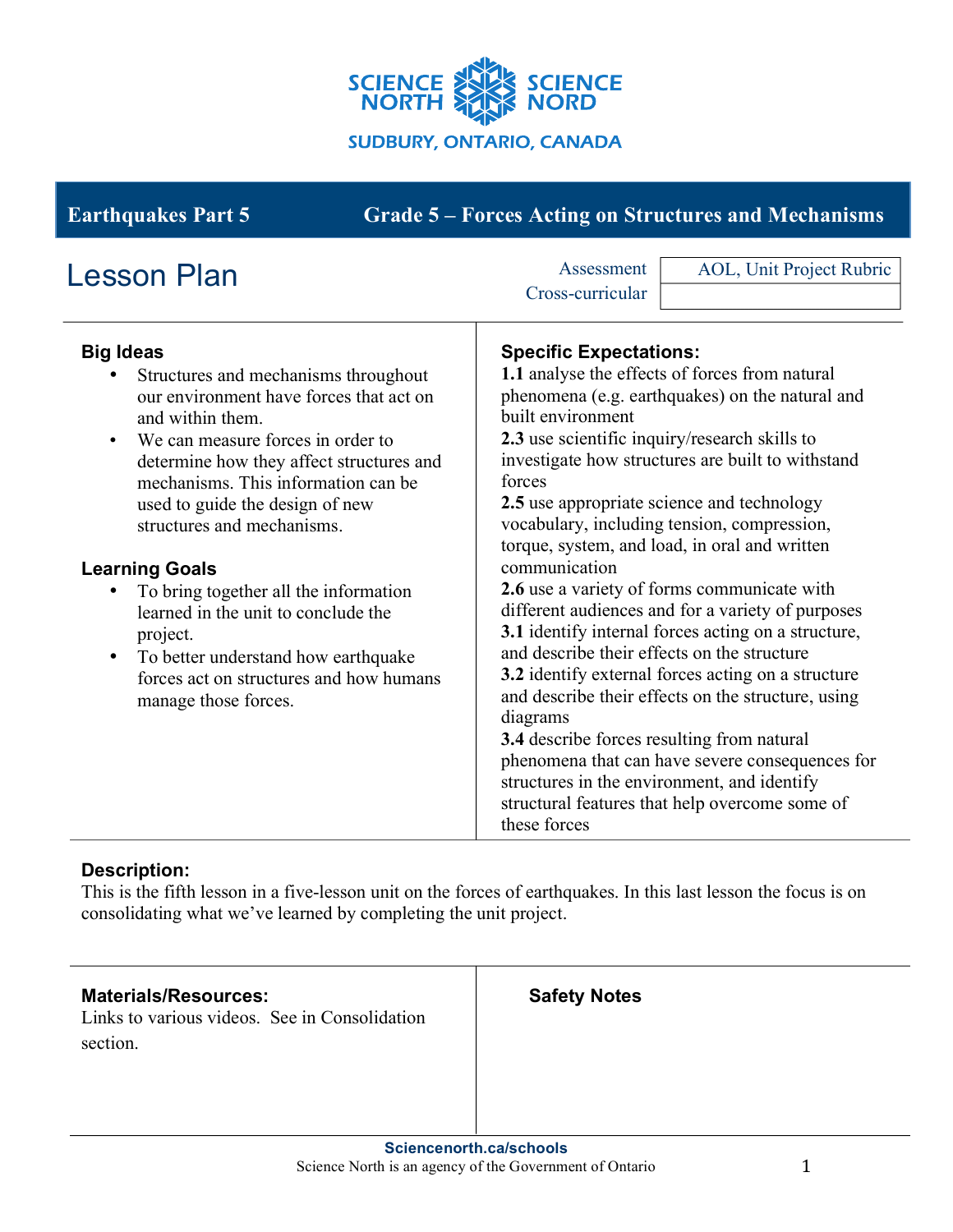#### **Introduction**

#### **Wrap up discussion**

- Over the last few days we have learned about forces of earthquakes on structures. What did we learn?
- Do you think it's important to protect buildings from earthquakes?
	- o It may depend on where you live. Not every part of the world is prone to earthquakes. As we learned it depends on where continental plates collide or slide past each other.

#### **Videos of real earthquake structural testing**

Students will be interested in seeing how engineers do very similar experiments to what they did. We have also included a video showing Japanese skyscrapers swaying in an earthquake. This is in contrast with the videos we watched when we started to unit where buildings collapsed. We have now learned how we can design buildings to resist even extremely strong earthquakes.

- We did experiments to see what type of structural design resists earthquakes the best.
- Such experiments are also done by engineers. Sometimes on a really huge scale. Let's watch a few videos!

# **Action**

#### **Finish Unit Project**

Today we want to make sure that everything is finished, and that we do a recap of earthquake resisting systems employed in building construction. The final task is meant to allow the students to be creative and have fun drawing something. By incorporating what they've learned into this task they will really show if they understand how the forces of earthquakes act on structures and how we mitigate the effects of those forces.

- If you haven't finished any sections from previous days yet, work on that first. In particular finish your pages on designs we can add to buildings to resist earthquakes.
- Today we would like you to make a sketch of three systems that help reduce earthquake impact. They are:
	- o Isolation bearings
	- o Damper pendulum (the technical term is a tuned damper pendulum)
	- o Cross-bracing
- Next describe briefly how each one works to reduce the impact of the forces of an earthquake.
- Finally draw a structure from your imagination. A great tower, a bridge, a hut, whatever you want to! But your structure has to be earthquake proof. Therefore, clearly show or describe in writing, what systems you've included to achieve this.
- You can use the worksheet.